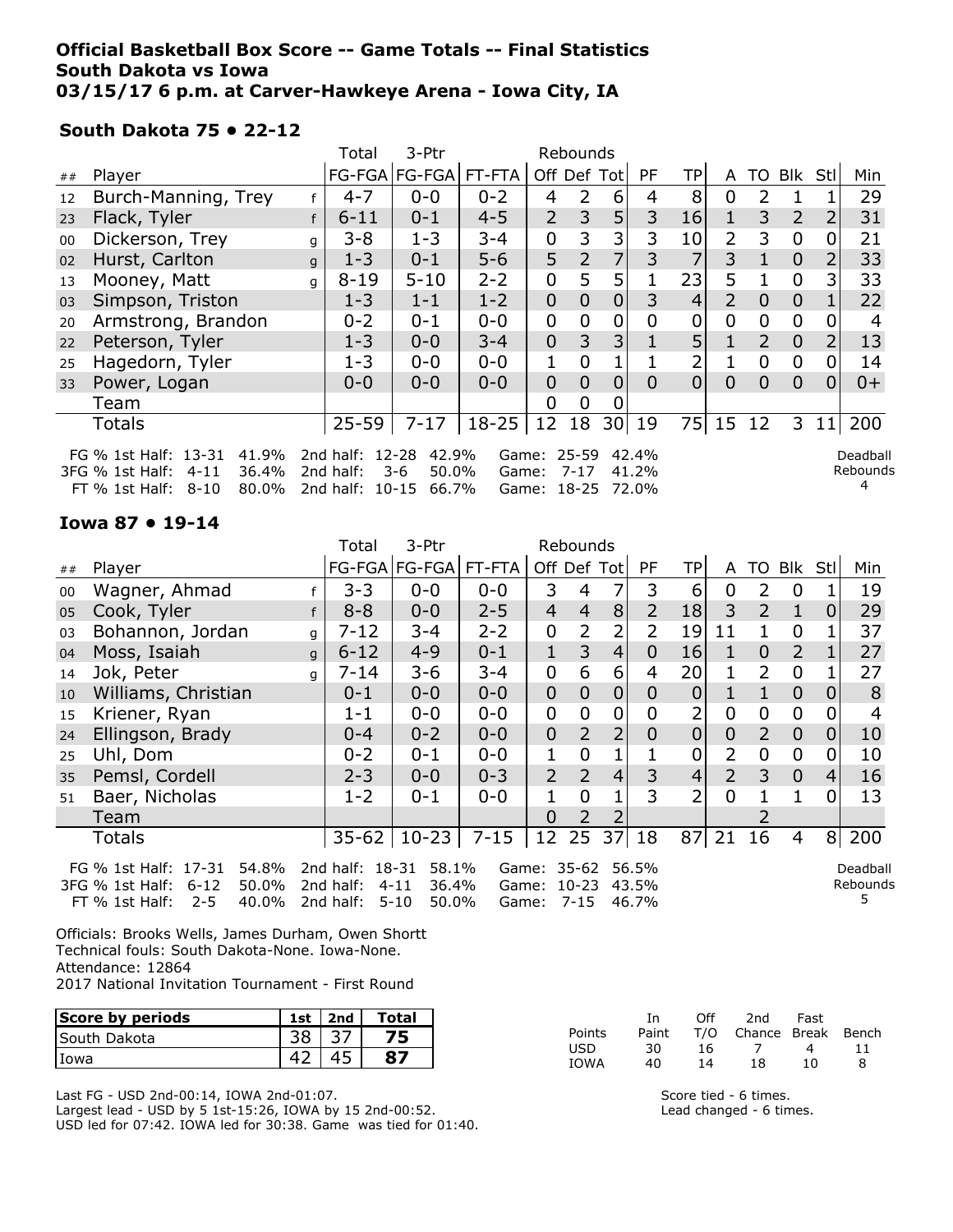# South Dakota vs Iowa 03/15/17 6 p.m. at Carver-Hawkeye Arena - Iowa City, IA 1st PERIOD Play-by-Play (Page 1)

| <b>HOME TEAM: Iowa</b>                 | Time  | <b>Score</b> |                | Margin VISITORS: South Dakota           |
|----------------------------------------|-------|--------------|----------------|-----------------------------------------|
| MISSED JUMPER by Jok, Peter            | 19:52 |              |                |                                         |
| REBOUND (OFF) by Cook, Tyler           | 19:52 |              |                |                                         |
| GOOD! TIP-IN by Cook, Tyler [PNT]      | 19:47 | $2 - 0$      | H <sub>2</sub> |                                         |
|                                        | 19:26 | $2 - 3$      | V <sub>1</sub> | GOOD! 3 PTR by Dickerson, Trey          |
|                                        | 19:26 |              |                | ASSIST by Mooney, Matt                  |
|                                        |       |              |                |                                         |
| MISSED 3 PTR by Moss, Isaiah           | 19:08 |              |                | REBOUND (DEF) by Dickerson, Trey        |
|                                        | 19:01 |              |                | MISSED LAYUP by Mooney, Matt            |
|                                        | 19:01 |              |                | REBOUND (OFF) by Burch-Manning, Trey    |
| BLOCK by Moss, Isaiah                  | 18:58 |              |                | MISSED JUMPER by Burch-Manning, Trey    |
| REBOUND (DEF) by Jok, Peter            | 18:56 |              |                |                                         |
| TURNOVR by Wagner, Ahmad               | 18:50 |              |                |                                         |
|                                        | 18:48 |              |                | STEAL by Hurst, Carlton                 |
|                                        | 18:45 | $2 - 5$      | V <sub>3</sub> | GOOD! DUNK by Flack, Tyler [FB/PNT]     |
|                                        |       |              |                |                                         |
|                                        | 18:45 |              |                | ASSIST by Dickerson, Trey               |
|                                        | 18:35 |              |                | FOUL by Flack, Tyler (P1T1)             |
| MISSED 3 PTR by Jok, Peter             | 18:27 |              |                | REBOUND (DEF) by Flack, Tyler           |
| REBOUND (DEF) by Wagner, Ahmad         | 18:12 |              |                | MISSED 3 PTR by Flack, Tyler            |
| MISSED 3 PTR by Moss, Isaiah           | 17:50 |              |                | REBOUND (DEF) by Dickerson, Trey        |
|                                        | 17:42 |              |                | MISSED 3 PTR by Mooney, Matt            |
|                                        | 17:42 |              |                | REBOUND (OFF) by Hurst, Carlton         |
| BLOCK by Moss, Isaiah                  | 17:12 |              |                | MISSED JUMPER by Mooney, Matt           |
|                                        |       |              |                |                                         |
| REBOUND (DEF) by Moss, Isaiah          | 17:10 |              |                |                                         |
|                                        | 17:09 |              |                | FOUL by Dickerson, Trey (P1T2)          |
| GOOD! 3 PTR by Jok, Peter              | 16:54 | $5 - 5$      | T <sub>1</sub> |                                         |
|                                        | 16:34 | $5 - 8$      | V <sub>3</sub> | GOOD! 3 PTR by Mooney, Matt             |
|                                        | 16:34 |              |                | ASSIST by Hurst, Carlton                |
| TURNOVR by Jok, Peter                  | 16:11 |              |                |                                         |
| FOUL by Jok, Peter (P1T1)              | 16:11 |              |                |                                         |
| REBOUND (DEF) by (TEAM)                | 15:59 |              |                | MISSED 3 PTR by Dickerson, Trey         |
| TIMEOUT MEDIA                          |       |              |                |                                         |
|                                        | 15:57 |              |                |                                         |
| MISSED JUMPER by Jok, Peter            | 15:45 |              |                | REBOUND (DEF) by Dickerson, Trey        |
|                                        | 15:26 | $5 - 10$     | V <sub>5</sub> | GOOD! JUMPER by Burch-Manning, Trey [PN |
| TURNOVR by Bohannon, Jordan            | 15:20 |              |                |                                         |
|                                        | 15:13 |              |                | STEAL by Burch-Manning, Trey            |
| STEAL by Bohannon, Jordan              | 15:11 |              |                | TURNOVR by Burch-Manning, Trey          |
| GOOD! JUMPER by Cook, Tyler [PNT]      | 15:06 | $7 - 10$     | V <sub>3</sub> |                                         |
| MISSED FT SHOT by Cook, Tyler          | 15:06 |              |                | FOUL by Hagedorn, Tyler (P1T3)          |
|                                        | 15:06 |              |                | REBOUND (DEF) by Burch-Manning, Trey    |
| REBOUND (DEF) by Jok, Peter            |       |              |                | MISSED 3 PTR by Mooney, Matt            |
|                                        | 14:50 |              |                |                                         |
|                                        | 14:37 |              |                | FOUL by Dickerson, Trey (P2T4)          |
| GOOD! JUMPER by Cook, Tyler [PNT]      | 14:21 | $9 - 10$     | V <sub>1</sub> |                                         |
| ASSIST by Moss, Isaiah                 | 14:21 |              |                |                                         |
| REBOUND (DEF) by Jok, Peter            | 13:58 |              |                | MISSED JUMPER by Simpson, Triston       |
| GOOD! 3 PTR by Moss, Isaiah            | 13:49 | $12 - 10$    | H <sub>2</sub> |                                         |
| ASSIST by Bohannon, Jordan             | 13:49 |              |                |                                         |
| FOUL by Baer, Nicholas (P1T2)          | 13:26 | $12 - 11$    | $H_1$          | GOOD! FT SHOT by Hurst, Carlton         |
|                                        | 13:26 | $12 - 12$    | T <sub>2</sub> | GOOD! FT SHOT by Hurst, Carlton         |
|                                        |       |              |                |                                         |
| MISSED 3 PTR by Ellingson, Brady       | 13:13 |              |                | REBOUND (DEF) by Hurst, Carlton         |
|                                        | 13:04 | $12 - 14$    | V <sub>2</sub> | GOOD! LAYUP by Peterson, Tyler [FB/PNT] |
| GOOD! LAYUP by Bohannon, Jordan [PNT]  | 12:55 | $14 - 14$    | T <sub>3</sub> |                                         |
| FOUL by Baer, Nicholas (P2T3)          | 12:44 | $14 - 15$    | V <sub>1</sub> | GOOD! FT SHOT by Peterson, Tyler        |
|                                        | 12:44 | $14 - 16$    | V <sub>2</sub> | GOOD! FT SHOT by Peterson, Tyler        |
| MISSED JUMPER by Bohannon, Jordan      | 12:33 |              |                | REBOUND (DEF) by Peterson, Tyler        |
| REBOUND (DEF) by Jok, Peter            | 12:18 |              |                | MISSED JUMPER by Flack, Tyler           |
| TURNOVR by Pemsl, Cordell              | 12:00 |              |                | STEAL by Peterson, Tyler                |
|                                        |       |              |                |                                         |
| FOUL by Pemsl, Cordell (P1T4)          | 12:00 |              |                |                                         |
|                                        | 11:47 |              |                | TURNOVR by Flack, Tyler                 |
| STEAL by Pemsl, Cordell                | 11:46 |              |                |                                         |
| GOOD! LAYUP by Bohannon, Jordan [FB/PN | 11:43 | $16 - 16$    | T 4            |                                         |
| ASSIST by Jok, Peter                   | 11:43 |              |                |                                         |
|                                        |       |              |                |                                         |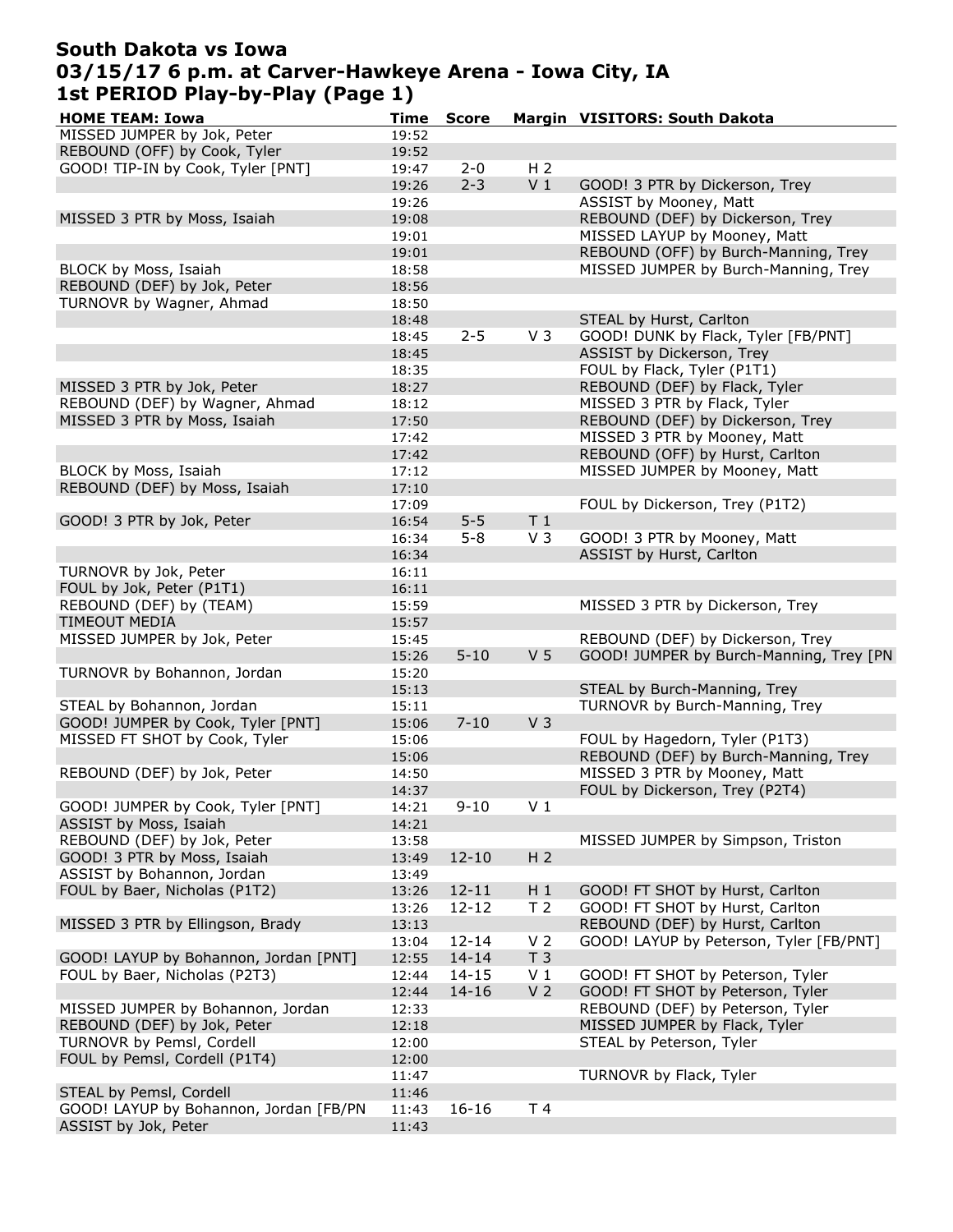# South Dakota vs Iowa 03/15/17 6 p.m. at Carver-Hawkeye Arena - Iowa City, IA 1st PERIOD Play-by-Play (Page 2)

| <b>HOME TEAM: Iowa</b>              | <b>Time</b> | <b>Score</b> |                | Margin VISITORS: South Dakota                          |
|-------------------------------------|-------------|--------------|----------------|--------------------------------------------------------|
| STEAL by Jok, Peter                 | 11:25       |              |                | TURNOVR by Peterson, Tyler                             |
| TURNOVR by Jok, Peter               | 11:23       |              |                | STEAL by Peterson, Tyler                               |
| FOUL by Uhl, Dom (P1T5)             | 11:22       |              |                |                                                        |
|                                     | 11:22       |              |                | TIMEOUT media                                          |
|                                     | 11:22       |              |                | <b>TIMEOUT MEDIA</b>                                   |
|                                     | 11:22       |              |                | MISSED FT SHOT by Peterson, Tyler                      |
|                                     | 11:22       |              |                | REBOUND (OFF) by (DEADBALL)                            |
|                                     | 11:22       | $16 - 17$    | V <sub>1</sub> | GOOD! FT SHOT by Peterson, Tyler                       |
| MISSED JUMPER by Jok, Peter         | 10:58       |              |                |                                                        |
| REBOUND (OFF) by Pemsl, Cordell     | 10:58       |              |                |                                                        |
| GOOD! LAYUP by Pemsl, Cordell [PNT] | 10:54       | $18 - 17$    | $H_1$          |                                                        |
|                                     | 10:36       |              |                | MISSED JUMPER by Armstrong, Brandon                    |
|                                     | 10:36       |              |                | REBOUND (OFF) by Flack, Tyler                          |
| REBOUND (DEF) by Ellingson, Brady   | 10:32       |              |                | MISSED 3 PTR by Armstrong, Brandon                     |
| MISSED LAYUP by Ellingson, Brady    | 10:11       |              |                | BLOCK by Flack, Tyler                                  |
|                                     | 10:10       |              |                | REBOUND (DEF) by Flack, Tyler                          |
|                                     |             |              |                | MISSED LAYUP by Peterson, Tyler                        |
|                                     | 10:03       |              |                |                                                        |
|                                     | 10:03       |              |                | REBOUND (OFF) by Hurst, Carlton                        |
|                                     | 09:41       |              |                | TURNOVR by Peterson, Tyler                             |
| GOOD! 3 PTR by Jok, Peter           | 09:28       | $21 - 17$    | H 4            |                                                        |
| ASSIST by Williams, Christian       | 09:28       |              |                |                                                        |
|                                     | 09:05       |              |                | TURNOVR by Flack, Tyler                                |
| MISSED JUMPER by Uhl, Dom           | 08:41       |              |                | REBOUND (DEF) by Burch-Manning, Trey                   |
| STEAL by Pemsl, Cordell             | 08:33       |              |                | TURNOVR by Mooney, Matt                                |
| TURNOVR by Ellingson, Brady         | 08:28       |              |                | STEAL by Hurst, Carlton                                |
| FOUL by Jok, Peter (P2T6)           | 08:26       | $21 - 18$    | $H_3$          | GOOD! FT SHOT by Dickerson, Trey                       |
| REBOUND (DEF) by Cook, Tyler        | 08:26       |              |                | MISSED FT SHOT by Dickerson, Trey                      |
| MISSED 3 PTR by Ellingson, Brady    | 08:16       |              |                |                                                        |
| REBOUND (OFF) by Cook, Tyler        | 08:16       |              |                |                                                        |
| GOOD! TIP-IN by Cook, Tyler [PNT]   | 08:12       | $23 - 18$    | H 5            |                                                        |
| FOUL by Bohannon, Jordan (P1T7)     | 08:05       | $23 - 19$    | H 4            | GOOD! FT SHOT by Dickerson, Trey                       |
|                                     | 08:05       | $23 - 20$    | $H_3$          | GOOD! FT SHOT by Dickerson, Trey                       |
| MISSED 3 PTR by Moss, Isaiah        | 07:33       |              |                |                                                        |
| REBOUND (OFF) by (DEADBALL)         | 07:33       |              |                |                                                        |
| TURNOVR by (TEAM)                   | 07:33       |              |                |                                                        |
|                                     | 07:33       |              |                | TIMEOUT media                                          |
|                                     | 07:16       |              |                | MISSED LAYUP by Burch-Manning, Trey                    |
|                                     | 07:16       |              |                | REBOUND (OFF) by Burch-Manning, Trey                   |
|                                     | 07:14       | $23 - 22$    | $H_1$          | GOOD! LAYUP by Burch-Manning, Trey [PNT                |
|                                     | 07:10       |              |                | FOUL by Burch-Manning, Trey (P1T5)                     |
| GOOD! JUMPER by Wagner, Ahmad [PNT] | 06:40       | $25 - 22$    | H <sub>3</sub> |                                                        |
| ASSIST by Bohannon, Jordan          | 06:40       |              |                |                                                        |
| REBOUND (DEF) by Cook, Tyler        | 06:20       |              |                | MISSED 3 PTR by Dickerson, Trey                        |
| TURNOVR by Cook, Tyler              | 06:15       |              |                |                                                        |
|                                     | 06:14       |              |                | STEAL by Mooney, Matt                                  |
|                                     | 06:04       | $25 - 24$    | $H_1$          | GOOD! LAYUP by Dickerson, Trey [PNT]                   |
| MISSED FT SHOT by Pemsl, Cordell    | 05:39       |              |                | FOUL by Burch-Manning, Trey (P2T6)                     |
| REBOUND (OFF) by (DEADBALL)         | 05:39       |              |                |                                                        |
| MISSED FT SHOT by Pemsl, Cordell    | 05:39       |              |                | REBOUND (DEF) by Mooney, Matt                          |
|                                     | 05:21       |              |                | TURNOVR by Dickerson, Trey                             |
| STEAL by Moss, Isaiah               | 05:20       |              |                |                                                        |
| TURNOVR by Williams, Christian      |             |              |                |                                                        |
|                                     | 04:59       |              |                |                                                        |
|                                     | 04:58       |              |                | STEAL by Mooney, Matt<br>MISSED JUMPER by Mooney, Matt |
|                                     | 04:56       |              |                |                                                        |
|                                     | 04:56       |              |                | REBOUND (OFF) by Flack, Tyler                          |
|                                     | 04:53       | $25 - 26$    | V <sub>1</sub> | GOOD! LAYUP by Flack, Tyler [PNT]                      |
| TURNOVR by Pemsl, Cordell           | 04:48       |              |                |                                                        |
| REBOUND (DEF) by Moss, Isaiah       | 04:36       |              |                | MISSED JUMPER by Flack, Tyler                          |
|                                     | 04:33       |              |                | FOUL by Simpson, Triston (P1T7)                        |
|                                     | 04:29       |              |                | FOUL by Simpson, Triston (P2T8)                        |
| MISSED JUMPER by Bohannon, Jordan   | 04:20       |              |                |                                                        |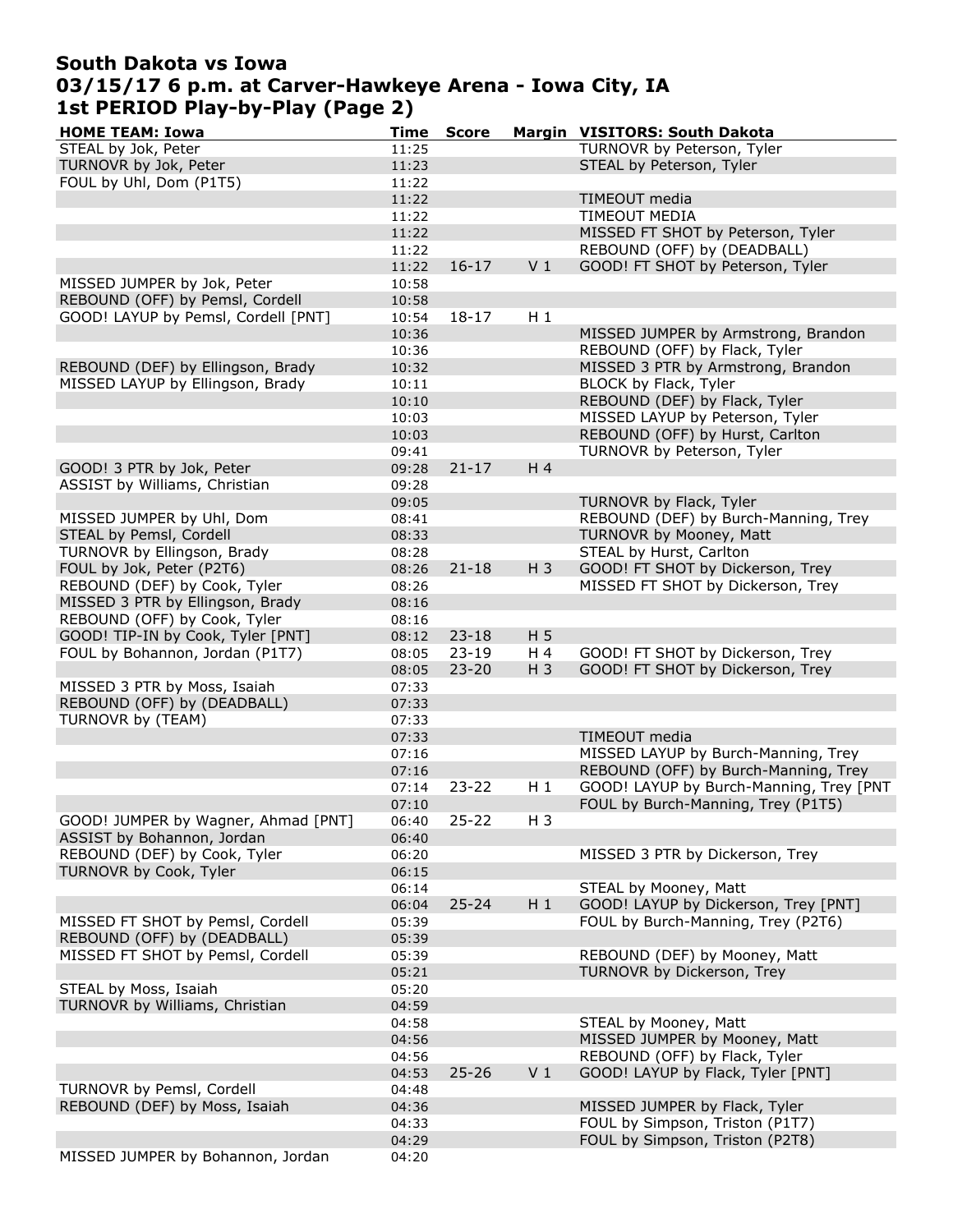## South Dakota vs Iowa 03/15/17 6 p.m. at Carver-Hawkeye Arena - Iowa City, IA 1st PERIOD Play-by-Play (Page 3)

| <b>HOME TEAM: Iowa</b>              | Time  | <b>Score</b> |                | Margin VISITORS: South Dakota        |
|-------------------------------------|-------|--------------|----------------|--------------------------------------|
|                                     | 04:20 |              |                | REBOUND (DEF) by Flack, Tyler        |
| FOUL by Pemsl, Cordell (P2T8)       | 04:19 |              |                |                                      |
| REBOUND (DEF) by Cook, Tyler        | 04:14 |              |                | MISSED LAYUP by Flack, Tyler         |
| GOOD! 3 PTR by Moss, Isaiah         | 04:06 | $28 - 26$    | H <sub>2</sub> |                                      |
| ASSIST by Bohannon, Jordan          | 04:06 |              |                |                                      |
|                                     | 03:43 | $28 - 28$    | T <sub>5</sub> | GOOD! LAYUP by Hagedorn, Tyler [PNT] |
| GOOD! LAYUP by Cook, Tyler [FB/PNT] | 03:37 | $30 - 28$    | H <sub>2</sub> |                                      |
| ASSIST by Bohannon, Jordan          | 03:37 |              |                |                                      |
|                                     | 03:14 | $30 - 30$    | T 6            | GOOD! DUNK by Hurst, Carlton [PNT]   |
|                                     | 03:14 |              |                | ASSIST by Dickerson, Trey            |
| GOOD! 3 PTR by Moss, Isaiah         | 03:07 | $33 - 30$    | $H_3$          |                                      |
| ASSIST by Bohannon, Jordan          | 03:07 |              |                |                                      |
|                                     | 02:45 | $33 - 32$    | $H_1$          | GOOD! JUMPER by Dickerson, Trey      |
|                                     | 02:45 |              |                | ASSIST by Hagedorn, Tyler            |
| GOOD! 3 PTR by Moss, Isaiah         | 02:28 | $36 - 32$    | H 4            |                                      |
|                                     | 02:17 |              |                | TIMEOUT 30sec                        |
| REBOUND (DEF) by Bohannon, Jordan   | 01:54 |              |                | MISSED 3 PTR by Hurst, Carlton       |
| GOOD! JUMPER by Kriener, Ryan       | 01:28 | $38 - 32$    | H 6            |                                      |
| ASSIST by Bohannon, Jordan          | 01:28 |              |                |                                      |
|                                     | 01:00 | $38 - 35$    | $H_3$          | GOOD! 3 PTR by Mooney, Matt          |
|                                     | 01:00 |              |                | ASSIST by Simpson, Triston           |
| GOOD! FT SHOT by Bohannon, Jordan   | 00:37 | $39 - 35$    | H <sub>4</sub> | FOUL by Simpson, Triston (P3T9)      |
| GOOD! FT SHOT by Bohannon, Jordan   | 00:37 | $40 - 35$    | H <sub>5</sub> |                                      |
| TIMEOUT 30sec                       | 00:37 |              |                |                                      |
|                                     | 00:12 | $40 - 38$    | H <sub>2</sub> | GOOD! 3 PTR by Mooney, Matt          |
| MISSED LAYUP by Bohannon, Jordan    | 00:03 |              |                |                                      |
| REBOUND (OFF) by Cook, Tyler        | 00:01 |              |                |                                      |
| GOOD! TIP-IN by Cook, Tyler [PNT]   | 00:01 | $42 - 38$    | H <sub>4</sub> |                                      |
|                                     |       |              |                |                                      |

Iowa 42, South Dakota 38

|                       | In. | Off | 2nd.                   | Fast |                         |
|-----------------------|-----|-----|------------------------|------|-------------------------|
| 1st period-only Paint |     |     | T/O Chance Break Bench |      |                         |
| South Dakota 16       |     | 10  | 4                      |      | Score tied - 6 times.   |
| Iowa 20               |     |     | -8                     |      | Lead changed - 6 times. |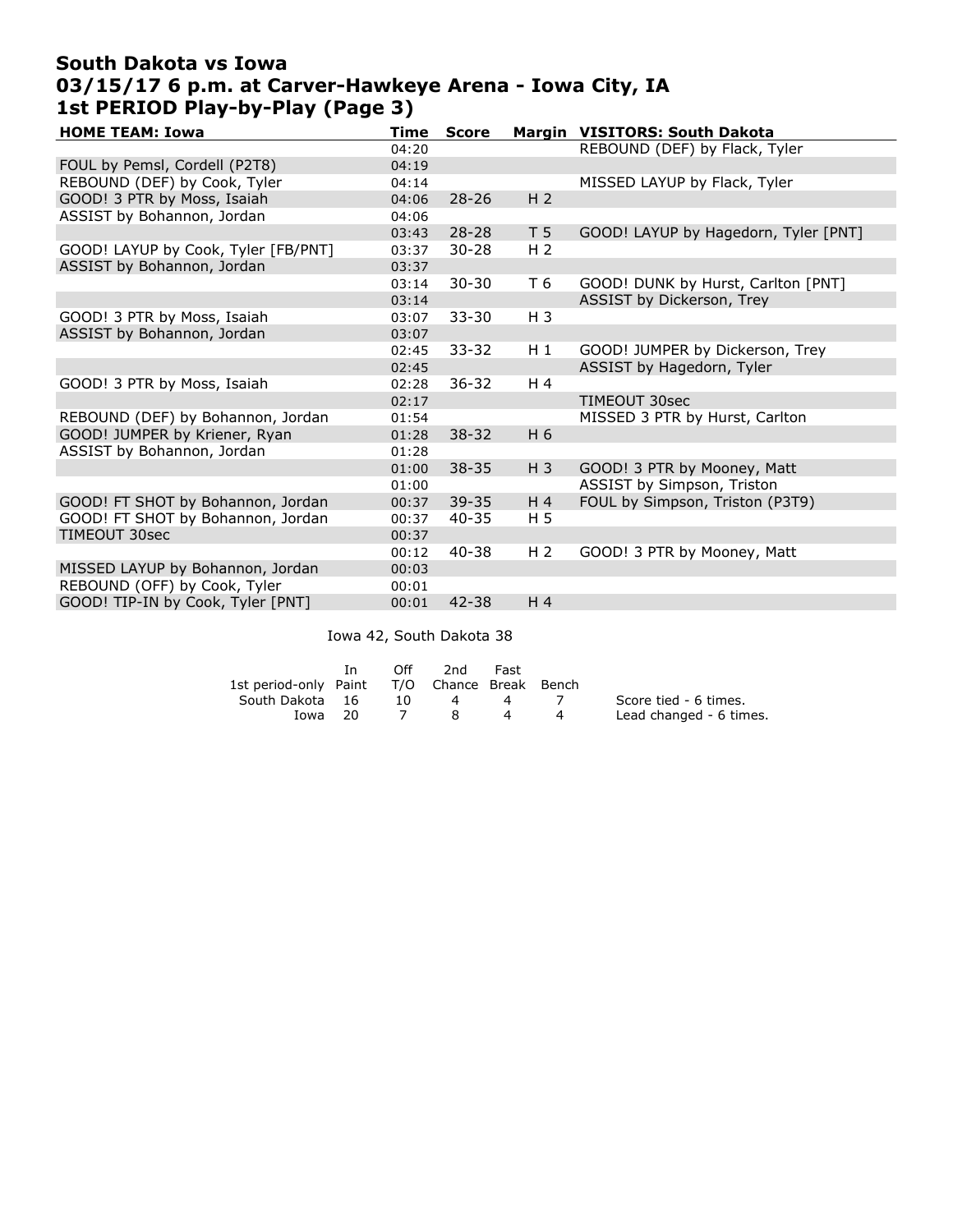### Official Basketball Box Score -- 1st Half-Only South Dakota vs Iowa 03/15/17 6 p.m. at Carver-Hawkeye Arena - Iowa City, IA

### South Dakota

|    |                      | Total     | 3-Ptr                |          |                | Rebounds       |                |                |                 |                |                |                |                |                |
|----|----------------------|-----------|----------------------|----------|----------------|----------------|----------------|----------------|-----------------|----------------|----------------|----------------|----------------|----------------|
| ## | Player               |           | FG-FGA FG-FGA FT-FTA |          |                |                | Off Def Tot    | <b>PF</b>      | TPI             | A              | TO             | Blk            | Stl            | Min            |
| 12 | Burch-Manning, Trey  | 2-4       | $0 - 0$              | $0 - 0$  | 2              | $\overline{2}$ | 4              | $\overline{2}$ | 4               | 0              |                | 0              |                | 11             |
| 23 | Flack, Tyler         | $2 - 6$   | $0 - 1$              | $0 - 0$  | $\overline{2}$ | 3              | 5              |                | $\overline{4}$  | $\overline{0}$ | 2              |                | $\overline{0}$ | 14             |
| 00 | Dickerson, Trey<br>g | $3 - 5$   | $1 - 3$              | $3 - 4$  | $\mathbf 0$    | 3              | 3              | 2              | 10 <sub>l</sub> | $\mathcal{P}$  |                | $\Omega$       | 0              | 13             |
| 02 | Hurst, Carlton<br>g  | $1 - 2$   | $0 - 1$              | $2 - 2$  | $\overline{2}$ |                | 3              | $\overline{0}$ | 4               |                | $\overline{0}$ | $\overline{0}$ | $\overline{2}$ | 17             |
| 13 | Mooney, Matt<br>q    | $3 - 8$   | $3 - 5$              | $0 - 0$  | 0              |                |                | 0              | 9               |                |                | 0              |                | 14             |
| 03 | Simpson, Triston     | $0 - 1$   | $0 - 0$              | $0 - 0$  | $\overline{0}$ | 0              | $\overline{0}$ | 3              | $\overline{0}$  |                | $\Omega$       | $\overline{0}$ | $\overline{0}$ | 10             |
| 20 | Armstrong, Brandon   | $0 - 2$   | $0 - 1$              | $0 - 0$  | $\overline{0}$ | $\overline{0}$ | 0              | 0              | $\overline{0}$  | 0              | 0              | $\overline{0}$ | 0              |                |
| 22 | Peterson, Tyler      | $1 - 2$   | $0 - 0$              | $3 - 4$  | $\overline{0}$ |                |                | $\overline{0}$ | 5               | $\Omega$       | $\overline{2}$ | $\Omega$       | $\overline{2}$ | 7              |
| 25 | Hagedorn, Tyler      | $1 - 1$   | $0 - 0$              | $0 - 0$  | $\mathbf 0$    | $\overline{0}$ | 0              |                | ำ               |                | 0              | $\overline{0}$ | 0              | 11             |
| 33 | Power, Logan         | $0 - 0$   | $0 - 0$              | $0 - 0$  | $\overline{0}$ | $\Omega$       | 0              | $\overline{0}$ | $\overline{0}$  | $\Omega$       | $\overline{0}$ | $\Omega$       | $\overline{0}$ | $\overline{0}$ |
|    | Team                 |           |                      |          | 0              | 0              | 0              |                |                 |                |                |                |                |                |
|    | Totals               | $13 - 31$ | 4-11                 | $8 - 10$ | 6              |                |                | 9              | 38              | 6              |                |                |                | 100            |
|    |                      |           |                      |          |                |                |                |                |                 |                |                |                |                |                |

FG % 1st Half: 13-31 41.9% 3FG % 1st Half: 4-11 36.4% FT % 1st Half: 8-10 80.0%

Iowa

|    |                       | Total     | 3-Ptr                    |         |                | Rebounds       |                |                |                 |                |                |                |                |     |
|----|-----------------------|-----------|--------------------------|---------|----------------|----------------|----------------|----------------|-----------------|----------------|----------------|----------------|----------------|-----|
| ## | Player                |           | FG-FGA   FG-FGA   FT-FTA |         | Off Def Tot    |                |                | <b>PF</b>      | TP <sub>1</sub> | A              |                | TO Blk Stl     |                | Min |
| 00 | Wagner, Ahmad         | $1 - 1$   | $0 - 0$                  | $0 - 0$ | 0              | 1              |                | 0              | 2               | 0              |                | 0              | 0              | 7   |
| 05 | Cook, Tyler           | $6 - 6$   | $0 - 0$                  | $0 - 1$ | 3              | 3              | $6 \mid$       | $\overline{0}$ | 12              | $\overline{0}$ | 1              | $\overline{0}$ | $\overline{0}$ | 15  |
| 03 | Bohannon, Jordan<br>g | $2 - 5$   | $0 - 0$                  | $2 - 2$ | 0              |                |                |                | 6               | 6              |                | $\mathbf 0$    |                | 17  |
| 04 | Moss, Isaiah<br>g     | $4 - 7$   | $4 - 7$                  | $0 - 0$ | $\overline{0}$ | $\overline{2}$ | $\overline{2}$ | $\overline{0}$ | 12              |                | $\overline{0}$ | $\overline{2}$ |                | 16  |
| 14 | Jok, Peter<br>q       | $2 - 6$   | $2 - 3$                  | $0 - 0$ | 0              | 4              | 4              | 2              | 6               |                | 2              | $\Omega$       |                | 13  |
| 10 | Williams, Christian   | $0 - 0$   | $0 - 0$                  | $0 - 0$ | $\overline{0}$ | $\overline{0}$ | $\overline{0}$ | $\overline{0}$ | $\overline{0}$  |                |                | $\Omega$       | $\overline{0}$ | 6   |
| 15 | Kriener, Ryan         | $1 - 1$   | $0 - 0$                  | $0 - 0$ | 0              | $\overline{0}$ | 0              | 0              | 2               | $\mathbf 0$    | 0              | $\mathbf 0$    | 0              | 4   |
| 24 | Ellingson, Brady      | $0 - 3$   | $0 - 2$                  | $0 - 0$ | $\overline{0}$ | $\mathbf{1}$   | $\mathbf{1}$   | $\overline{0}$ | $\overline{0}$  | $\overline{0}$ | 1              | $\overline{0}$ | $\overline{0}$ | 8   |
| 25 | Uhl, Dom              | $0 - 1$   | $0 - 0$                  | $0 - 0$ | 0              | 0              |                |                | 0               | 0              | 0              | $\mathbf 0$    | 0              | 4   |
| 35 | Pemsl, Cordell        | $1 - 1$   | $0 - 0$                  | $0 - 2$ | 1              | $\Omega$       |                | $\overline{2}$ | $\overline{2}$  | $\overline{0}$ | $\overline{2}$ | $\overline{0}$ | $\overline{2}$ | 7   |
| 51 | Baer, Nicholas        | $0 - 0$   | $0 - 0$                  | $0 - 0$ | 0              | $\Omega$       | 0              | $\overline{2}$ | 0               | 0              | 0              | 0              | 0              | 3   |
|    | Team                  |           |                          |         | $\overline{0}$ |                |                |                |                 |                |                |                |                |     |
|    | Totals                | $17 - 31$ | $6 - 12$                 | $2 - 5$ | 4              | 13             | 7              | 8              | 42              | 9              | 10             | 2              | 5              | 100 |

FG % 1st Half: 17-31 54.8% 3FG % 1st Half: 6-12 50.0% FT % 1st Half: 2-5 40.0%

Officials: Brooks Wells, James Durham, Owen Shortt Technical fouls: South Dakota-None. Iowa-None. Attendance: 12864 2017 National Invitation Tournament - First Round

| Score by periods    | 1st | Total |        |       | Off | 2nd    | Fast  |
|---------------------|-----|-------|--------|-------|-----|--------|-------|
| <b>South Dakota</b> | 38  | 38    | Points | Paint | T/O | Chance | Break |
|                     |     |       | USD    | 16    |     |        |       |
| Iowa                | 42  |       | IOWA   | 20    |     |        |       |

Last FG - USD 2nd-00:14, IOWA 2nd-01:07.

Largest lead - USD by 5 1st-15:26, IOWA by 15 2nd-00:52. USD led for 07:42. IOWA led for 30:38. Game was tied for 01:40.

| Score tied - 6 times.   |
|-------------------------|
| Lead changed - 6 times. |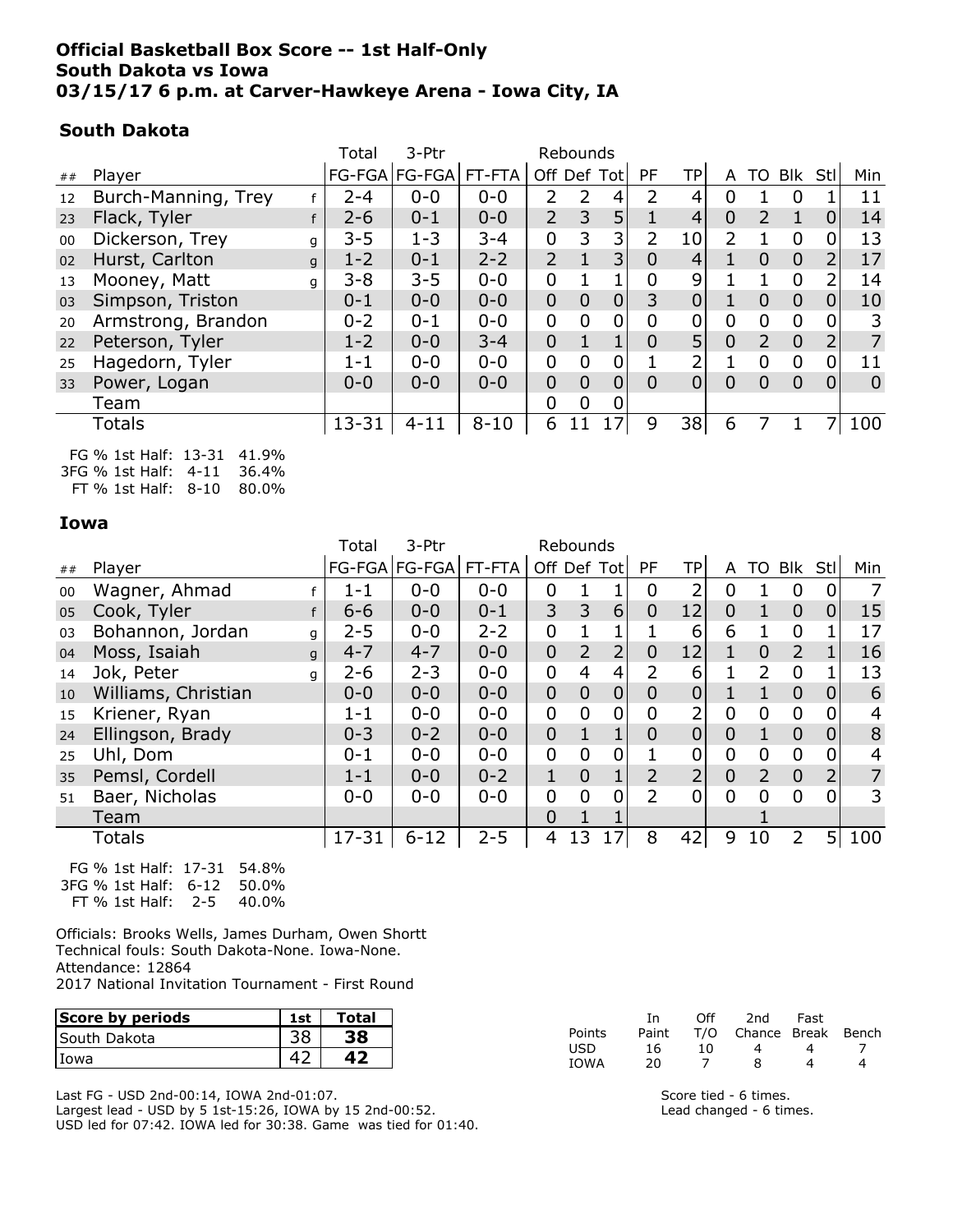# South Dakota vs Iowa 03/15/17 6 p.m. at Carver-Hawkeye Arena - Iowa City, IA 2nd PERIOD Play-by-Play (Page 1)

| <b>HOME TEAM: Iowa</b>               | <b>Time</b> | <b>Score</b> |                | Margin VISITORS: South Dakota           |
|--------------------------------------|-------------|--------------|----------------|-----------------------------------------|
| REBOUND (DEF) by Wagner, Ahmad       | 19:39       |              |                | MISSED LAYUP by Dickerson, Trey         |
| MISSED JUMPER by Bohannon, Jordan    | 19:20       |              |                |                                         |
| REBOUND (OFF) by Wagner, Ahmad       | 19:20       |              |                |                                         |
| MISSED FT SHOT by Cook, Tyler        | 19:01       |              |                | FOUL by Burch-Manning, Trey (P3T1)      |
| REBOUND (OFF) by (DEADBALL)          | 19:01       |              |                |                                         |
| GOOD! FT SHOT by Cook, Tyler         | 19:01       | 43-38        | H <sub>5</sub> |                                         |
| FOUL by Wagner, Ahmad (P1T1)         | 18:33       |              |                |                                         |
| REBOUND (DEF) by Bohannon, Jordan    | 18:30       |              |                | MISSED JUMPER by Dickerson, Trey        |
| GOOD! 3 PTR by Bohannon, Jordan      | 18:15       | 46-38        | H 8            |                                         |
| ASSIST by Cook, Tyler                | 18:15       |              |                |                                         |
| FOUL by Wagner, Ahmad (P2T2)         | 17:56       | 46-39        | H 7            | GOOD! FT SHOT by Flack, Tyler           |
|                                      | 17:56       | $46 - 40$    | H 6            | GOOD! FT SHOT by Flack, Tyler           |
| MISSED JUMPER by Jok, Peter          | 17:28       |              |                | BLOCK by Flack, Tyler                   |
|                                      | 17:27       |              |                | REBOUND (DEF) by Mooney, Matt           |
| REBOUND (DEF) by Wagner, Ahmad       | 17:22       |              |                | MISSED JUMPER by Flack, Tyler           |
| MISSED 3 PTR by Jok, Peter           | 17:14       |              |                | REBOUND (DEF) by Mooney, Matt           |
|                                      | 17:05       |              |                | TURNOVR by Flack, Tyler                 |
| STEAL by Wagner, Ahmad               | 17:04       |              |                |                                         |
| TURNOVR by Wagner, Ahmad             | 17:03       |              |                |                                         |
|                                      | 17:02       |              |                | STEAL by Flack, Tyler                   |
|                                      | 16:59       | 46-42        | H 4            | GOOD! LAYUP by Burch-Manning, Trey [PNT |
|                                      | 16:59       |              |                | ASSIST by Flack, Tyler                  |
| GOOD! JUMPER by Moss, Isaiah         | 16:45       | 48-42        | H 6            |                                         |
| ASSIST by Bohannon, Jordan           | 16:45       |              |                |                                         |
| REBOUND (DEF) by Jok, Peter          | 16:24       |              |                | MISSED JUMPER by Dickerson, Trey        |
| GOOD! 3 PTR by Jok, Peter            | 16:15       | $51 - 42$    | H 9            |                                         |
|                                      | 15:43       | $51 - 44$    | H 7            | GOOD! LAYUP by Mooney, Matt [PNT]       |
| MISSED LAYUP by Moss, Isaiah         | 15:35       |              |                | BLOCK by Burch-Manning, Trey            |
|                                      | 15:34       |              |                | REBOUND (DEF) by Hurst, Carlton         |
| FOUL by Wagner, Ahmad (P3T3)         | 15:23       |              |                |                                         |
|                                      | 15:23       |              |                | TIMEOUT MEDIA                           |
|                                      | 15:23       |              |                | MISSED FT SHOT by Flack, Tyler          |
|                                      | 15:23       |              |                | REBOUND (OFF) by (DEADBALL)             |
|                                      | 15:23       | $51 - 45$    | H 6            | GOOD! FT SHOT by Flack, Tyler           |
| TURNOVR by (TEAM)                    | 14:52       |              |                |                                         |
|                                      | 14:26       |              |                | MISSED JUMPER by Mooney, Matt           |
|                                      | 14:26       |              |                | REBOUND (OFF) by Hurst, Carlton         |
| BLOCK by Baer, Nicholas              | 14:20       |              |                | MISSED JUMPER by Hurst, Carlton         |
|                                      | 14:18       |              |                | REBOUND (OFF) by Hagedorn, Tyler        |
|                                      | 14:16       |              |                | MISSED JUMPER by Hagedorn, Tyler        |
|                                      | 14:16       |              |                | REBOUND (OFF) by Hurst, Carlton         |
| FOUL by Bohannon, Jordan (P2T4)      | 14:15       |              |                | MISSED FT SHOT by Hurst, Carlton        |
|                                      | 14:15       |              |                | REBOUND (OFF) by (DEADBALL)             |
|                                      | 14:15       | $51 - 46$    | H <sub>5</sub> | GOOD! FT SHOT by Hurst, Carlton         |
| GOOD! JUMPER by Jok, Peter           | 14:09       | 53-46        | H 7            |                                         |
|                                      | 13:42       |              |                | MISSED JUMPER by Hagedorn, Tyler        |
|                                      | 13:42       |              |                | REBOUND (OFF) by Hurst, Carlton         |
| FOUL by Jok, Peter (P3T5)            | 13:33       | $53 - 47$    | H 6            | GOOD! FT SHOT by Mooney, Matt           |
|                                      | 13:33       | 53-48        | H <sub>5</sub> | GOOD! FT SHOT by Mooney, Matt           |
| MISSED 3 PTR by Moss, Isaiah         | 13:20       |              |                | REBOUND (DEF) by Mooney, Matt           |
|                                      | 13:05       | 53-50        | $H_3$          | GOOD! DUNK by Flack, Tyler [PNT]        |
|                                      | 13:05       |              |                | ASSIST by Mooney, Matt                  |
| MISSED 3 PTR by Baer, Nicholas       | 12:46       |              |                |                                         |
| REBOUND (OFF) by Moss, Isaiah        | 12:46       |              |                |                                         |
| MISSED LAYUP by Ellingson, Brady     | 12:37       |              |                | REBOUND (DEF) by Peterson, Tyler        |
| REBOUND (DEF) by Moss, Isaiah        | 12:27       |              |                | MISSED LAYUP by Mooney, Matt            |
| GOOD! LAYUP by Moss, Isaiah [FB/PNT] | 12:22       | 55-50        | H 5            |                                         |
| MISSED FT SHOT by Moss, Isaiah       | 12:22       |              |                | FOUL by Peterson, Tyler (P1T2)          |
|                                      | 12:22       |              |                | REBOUND (DEF) by Peterson, Tyler        |
|                                      | 11:59       |              |                | MISSED LAYUP by Peterson, Tyler         |
|                                      |             |              |                |                                         |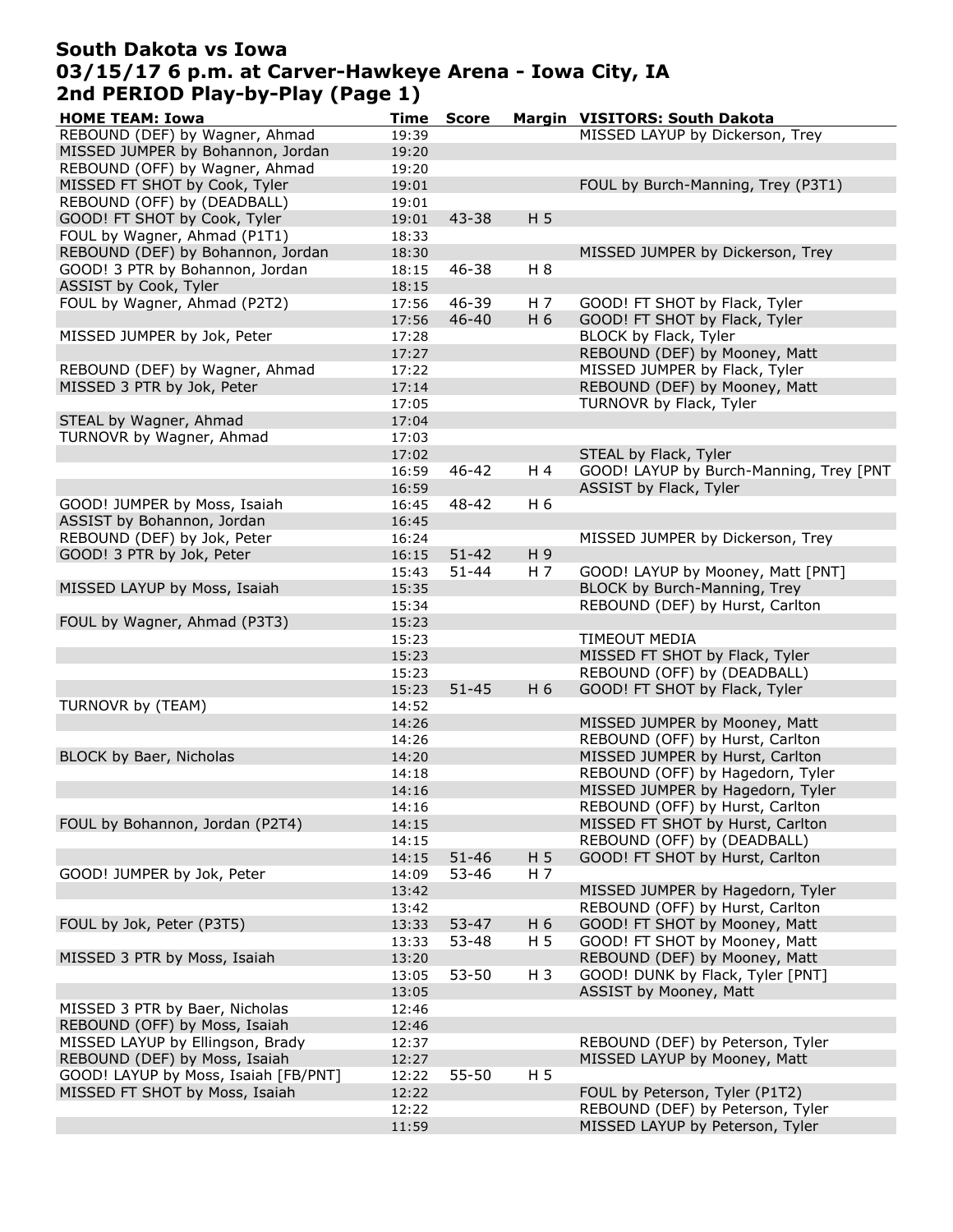## South Dakota vs Iowa 03/15/17 6 p.m. at Carver-Hawkeye Arena - Iowa City, IA 2nd PERIOD Play-by-Play (Page 2)

| <b>HOME TEAM: Iowa</b>                | Time  | <b>Score</b> |       | Margin VISITORS: South Dakota           |
|---------------------------------------|-------|--------------|-------|-----------------------------------------|
| REBOUND (DEF) by Wagner, Ahmad        | 11:59 |              |       |                                         |
| TURNOVR by Baer, Nicholas             | 11:53 |              |       |                                         |
|                                       | 11:52 |              |       | STEAL by Flack, Tyler                   |
|                                       | 11:25 | $55 - 52$    | $H_3$ | GOOD! JUMPER by Burch-Manning, Trey [PN |
|                                       | 11:25 |              |       | ASSIST by Peterson, Tyler               |
| MISSED 3 PTR by Moss, Isaiah          | 11:19 |              |       |                                         |
| REBOUND (OFF) by Pemsl, Cordell       | 11:19 |              |       |                                         |
| GOOD! LAYUP by Baer, Nicholas [PNT]   | 11:11 | $57 - 52$    | H 5   |                                         |
| ASSIST by Pemsl, Cordell              | 11:11 |              |       |                                         |
|                                       | 11:04 |              |       | MISSED JUMPER by Simpson, Triston       |
|                                       | 11:04 |              |       | REBOUND (OFF) by Burch-Manning, Trey    |
| FOUL by Baer, Nicholas (P3T6)         | 11:02 |              |       |                                         |
|                                       | 11:02 |              |       | TIMEOUT media                           |
|                                       | 11:02 |              |       | MISSED FT SHOT by Burch-Manning, Trey   |
|                                       | 11:02 |              |       | REBOUND (OFF) by (DEADBALL)             |
| REBOUND (DEF) by Pemsl, Cordell       | 11:02 |              |       | MISSED FT SHOT by Burch-Manning, Trey   |
|                                       | 11:02 |              |       | FOUL by Flack, Tyler (P2T3)             |
| MISSED JUMPER by Williams, Christian  | 10:34 |              |       |                                         |
| REBOUND (OFF) by Uhl, Dom             | 10:34 |              |       |                                         |
| GOOD! LAYUP by Bohannon, Jordan [PNT] | 10:08 | 59-52        | H 7   |                                         |
| FOUL by Pemsl, Cordell (P3T7)         | 09:48 | 59-53        | H 6   | GOOD! FT SHOT by Hurst, Carlton         |
|                                       |       |              |       |                                         |
|                                       | 09:48 | 59-54        | H 5   | GOOD! FT SHOT by Hurst, Carlton         |
| GOOD! 3 PTR by Bohannon, Jordan       | 09:29 | 62-54        | H 8   |                                         |
| ASSIST by Uhl, Dom                    | 09:29 |              |       |                                         |
|                                       | 09:11 |              |       | TURNOVR by Dickerson, Trey              |
|                                       | 09:06 |              |       | FOUL by Mooney, Matt (P1T4)             |
|                                       | 08:53 |              |       | FOUL by Dickerson, Trey (P3T5)          |
| GOOD! LAYUP by Wagner, Ahmad [PNT]    | 08:38 | 64-54        | H 10  |                                         |
| ASSIST by Uhl, Dom                    | 08:38 |              |       |                                         |
|                                       | 08:31 |              |       | TIMEOUT 30sec                           |
| STEAL by Pemsl, Cordell               | 08:16 |              |       | TURNOVR by Dickerson, Trey              |
| GOOD! LAYUP by Bohannon, Jordan [PNT] | 07:58 | 66-54        | H 12  |                                         |
| ASSIST by Pemsl, Cordell              | 07:58 |              |       |                                         |
|                                       | 07:34 |              |       | TURNOVR by Burch-Manning, Trey          |
| STEAL by Pemsl, Cordell               | 07:33 |              |       |                                         |
| GOOD! LAYUP by Wagner, Ahmad [FB/PNT] | 07:27 | 68-54        | H 14  |                                         |
| ASSIST by Bohannon, Jordan            | 07:27 |              |       |                                         |
|                                       | 07:03 | 68-57        | H 11  | GOOD! 3 PTR by Simpson, Triston         |
|                                       | 07:03 |              |       | ASSIST by Hurst, Carlton                |
| TURNOVR by Pemsl, Cordell             | 06:56 |              |       |                                         |
|                                       | 06:56 |              |       | TIMEOUT media                           |
| FOUL by Cook, Tyler (P1T8)            | 06:44 | 68-58        | H 10  | GOOD! FT SHOT by Simpson, Triston       |
| REBOUND (DEF) by Cook, Tyler          | 06:44 |              |       | MISSED FT SHOT by Simpson, Triston      |
| MISSED 3 PTR by Bohannon, Jordan      | 06:25 |              |       |                                         |
| REBOUND (OFF) by Cook, Tyler          | 06:25 |              |       |                                         |
| GOOD! TIP-IN by Cook, Tyler [PNT]     | 06:21 | $70 - 58$    | H 12  |                                         |
|                                       | 06:14 | 70-60        | H 10  | GOOD! JUMPER by Mooney, Matt            |
|                                       | 06:14 |              |       | ASSIST by Simpson, Triston              |
| MISSED 3 PTR by Jok, Peter            | 05:49 |              |       |                                         |
| REBOUND (OFF) by Wagner, Ahmad        | 05:49 |              |       |                                         |
| MISSED 3 PTR by Uhl, Dom              | 05:43 |              |       |                                         |
| REBOUND (OFF) by Wagner, Ahmad        | 05:43 |              |       |                                         |
| GOOD! DUNK by Cook, Tyler [PNT]       | 05:37 | 72-60        | H 12  |                                         |
| ASSIST by Bohannon, Jordan            | 05:37 |              |       |                                         |
|                                       | 05:16 | 72-63        | H 9   | GOOD! 3 PTR by Mooney, Matt             |
|                                       | 05:16 |              |       | ASSIST by Hurst, Carlton                |
| GOOD! JUMPER by Jok, Peter            | 05:08 | 74-63        | H 11  |                                         |
| ASSIST by Cook, Tyler                 | 05:08 |              |       |                                         |
| FOUL by Jok, Peter (P4T9)             | 04:55 |              |       |                                         |
|                                       | 04:51 | 74-66        | $H_8$ | GOOD! 3 PTR by Mooney, Matt             |
| TURNOVR by Cook, Tyler                | 04:33 |              |       |                                         |
|                                       |       |              |       |                                         |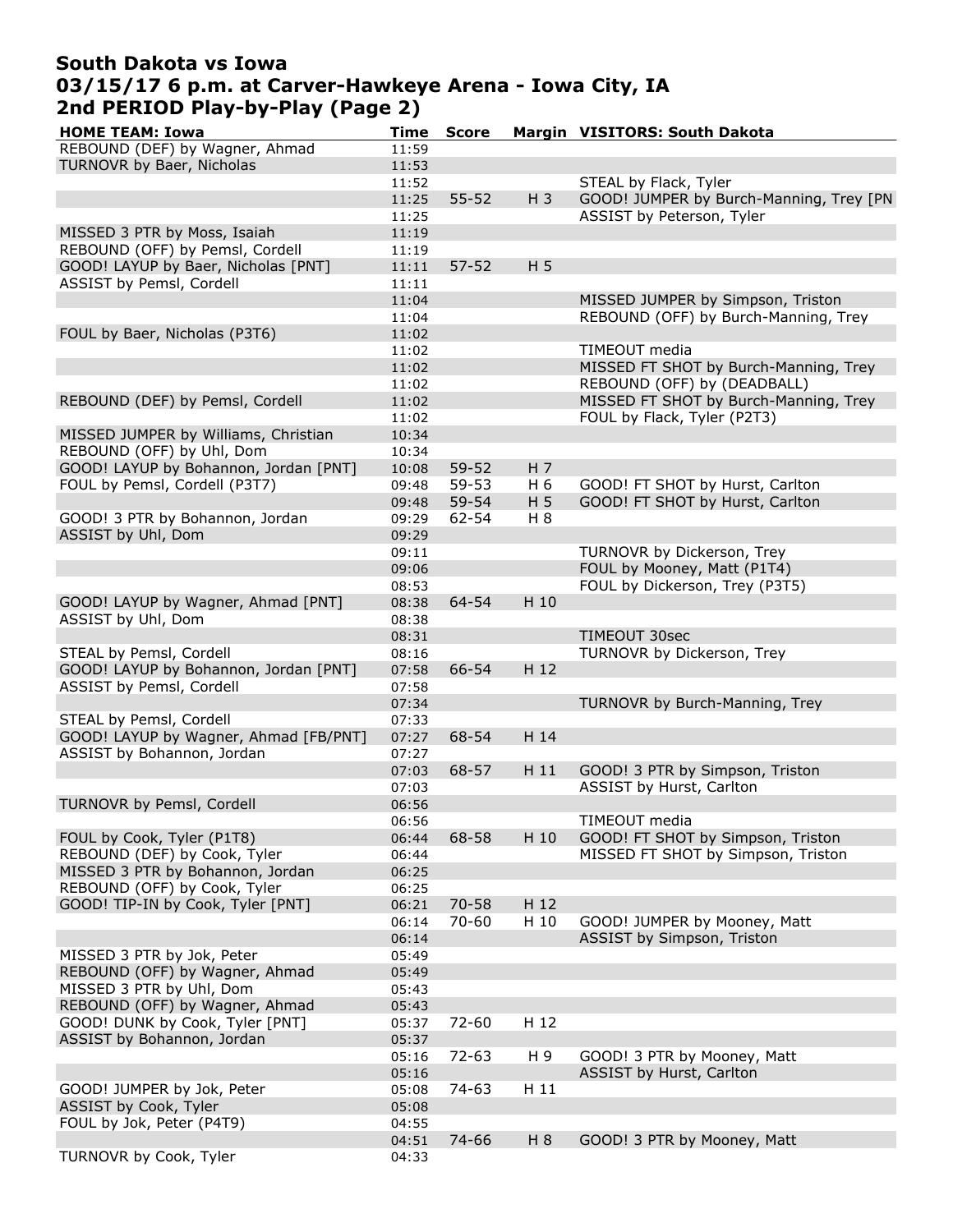# South Dakota vs Iowa 03/15/17 6 p.m. at Carver-Hawkeye Arena - Iowa City, IA 2nd PERIOD Play-by-Play (Page 3)

| <b>HOME TEAM: Iowa</b>              | <b>Time</b> | <b>Score</b> |                | Margin VISITORS: South Dakota        |
|-------------------------------------|-------------|--------------|----------------|--------------------------------------|
|                                     | 04:32       |              |                | STEAL by Simpson, Triston            |
|                                     | 04:29       |              |                | TURNOVR by Hurst, Carlton            |
|                                     | 04:29       |              |                | FOUL by Hurst, Carlton (P1T6)        |
| MISSED LAYUP by Pemsl, Cordell      | 04:05       |              |                |                                      |
| REBOUND (OFF) by Baer, Nicholas     | 04:05       |              |                |                                      |
| MISSED FT SHOT by Cook, Tyler       | 04:00       |              |                | FOUL by Flack, Tyler (P3T7)          |
| REBOUND (OFF) by (DEADBALL)         | 04:00       |              |                |                                      |
| GOOD! FT SHOT by Cook, Tyler        | 04:00       | 75-66        | H <sub>9</sub> |                                      |
| BLOCK by Cook, Tyler                | 03:43       |              |                | MISSED JUMPER by Burch-Manning, Trey |
|                                     | 03:42       |              |                | REBOUND (OFF) by Burch-Manning, Trey |
| REBOUND (DEF) by Pemsl, Cordell     | 03:38       |              |                | MISSED 3 PTR by Mooney, Matt         |
| GOOD! LAYUP by Pemsl, Cordell [PNT] | 03:16       | $77 - 66$    | H11            |                                      |
| ASSIST by Bohannon, Jordan          | 03:16       |              |                |                                      |
|                                     | 03:16       |              |                | FOUL by Burch-Manning, Trey (P4T8)   |
| TIMEOUT MEDIA                       | 03:16       |              |                |                                      |
| MISSED FT SHOT by Pemsl, Cordell    | 03:16       |              |                | REBOUND (DEF) by Mooney, Matt        |
|                                     | 02:52       | 77-68        | H 9            | GOOD! DUNK by Flack, Tyler [PNT]     |
|                                     | 02:52       |              |                | ASSIST by Mooney, Matt               |
| GOOD! JUMPER by Jok, Peter          | 02:26       | 79-68        | H 11           |                                      |
| ASSIST by Bohannon, Jordan          | 02:26       |              |                |                                      |
|                                     | 02:04       | 79-70        | H 9            | GOOD! JUMPER by Flack, Tyler         |
|                                     | 02:04       |              |                | ASSIST by Mooney, Matt               |
| GOOD! 3 PTR by Bohannon, Jordan     | 01:33       | 82-70        | H 12           |                                      |
| ASSIST by Cook, Tyler               | 01:33       |              |                |                                      |
| REBOUND (DEF) by Jok, Peter         | 01:18       |              |                | MISSED LAYUP by Mooney, Matt         |
| GOOD! LAYUP by Jok, Peter [FB/PNT]  | 01:07       | 84-70        | H 14           |                                      |
| REBOUND (DEF) by (TEAM)             | 00:54       |              |                | MISSED 3 PTR by Mooney, Matt         |
| MISSED FT SHOT by Jok, Peter        | 00:52       |              |                | FOUL by Hurst, Carlton (P2T9)        |
| REBOUND (OFF) by (DEADBALL)         | 00:52       |              |                |                                      |
| GOOD! FT SHOT by Jok, Peter         | 00:52       | 85-70        | H 15           |                                      |
|                                     | 00:36       | 85-72        | H 13           | GOOD! LAYUP by Flack, Tyler [PNT]    |
|                                     | 00:36       |              |                | ASSIST by Mooney, Matt               |
| FOUL by Cook, Tyler (P2T10)         | 00:36       | 85-73        | H 12           | GOOD! FT SHOT by Flack, Tyler        |
| TIMEOUT 30sec                       | 00:32       |              |                |                                      |
| GOOD! FT SHOT by Jok, Peter         | 00:24       | 86-73        | H 13           | FOUL by Hurst, Carlton (P3T10)       |
| GOOD! FT SHOT by Jok, Peter         | 00:24       | 87-73        | H 14           |                                      |
|                                     | 00:14       | 87-75        | H 12           | GOOD! LAYUP by Mooney, Matt [PNT]    |
|                                     | 00:14       |              |                | TIMEOUT 30sec                        |
| TURNOVR by Ellingson, Brady         | 00:08       |              |                |                                      |
|                                     | 00:07       |              |                | STEAL by Mooney, Matt                |
| REBOUND (DEF) by Ellingson, Brady   | 00:04       |              |                | MISSED 3 PTR by Mooney, Matt         |

Iowa 87, South Dakota 75

|                                              | Tn. | Off            | 2nd           | Fast     |                |                         |
|----------------------------------------------|-----|----------------|---------------|----------|----------------|-------------------------|
| 2nd period-only Paint T/O Chance Break Bench |     |                |               |          |                |                         |
| South Dakota 14                              |     | 6 <sup>6</sup> | $\mathcal{R}$ |          | $\overline{a}$ | Score tied - 0 times.   |
| Iowa 20                                      |     |                | 10.           | <b>6</b> |                | Lead changed - 0 times. |